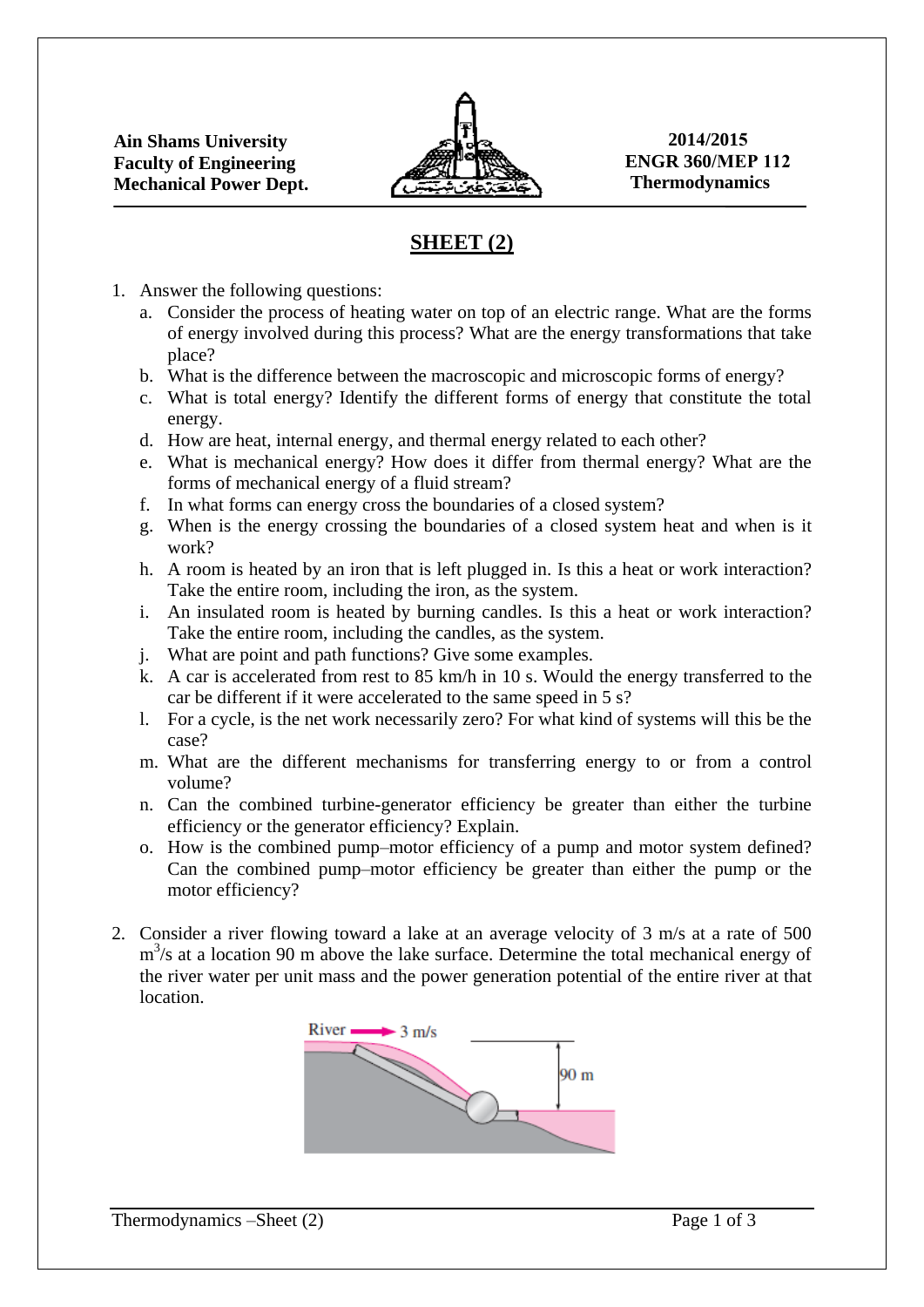- 3. Two sites are being considered for wind power generation. In the first site, the wind blows steadily at 7 m/s for 3000 hours per year, whereas in the second site the wind blows at 10 m/s for 2000 hours per year. Assuming the wind velocity is negligible at other times for simplicity, determine which is a better site for wind power generation. *Hint:* Note that the mass flow rate of air is proportional to wind velocity.
- 4. A person gets into an elevator at the lobby level of a hotel together with his 30-kg suitcase, and gets out at the 10th floor 35 m above. Determine the amount of energy consumed by the motor of the elevator that is now stored in the suitcase.
- 5. Determine the energy required to accelerate a 1300 kg car from 10 to 60 km/h on an uphill road with a vertical rise of 40 m.
- 6. Determine the torque applied to the shaft of a car that transmits 450 hp and rotates at a rate of 3000 rpm.
- 7. Determine the work required to deflect a linear spring with a spring constant of 70 kN/m by 20 cm from its rest position.
- 8. The engine of a 1500-kg automobile has a power rating of 75 kW. Determine the time required to accelerate this car from rest to a speed of 100 km/h at full power on a level road. Is your answer realistic?
- 9. A classroom that normally contains 40 people is to be air-conditioned with window airconditioning units of 5 kW cooling capacity. A person at rest may be assumed to dissipate heat at a rate of about 360 kJ/h. There are 10 lightbulbs in the room, each with a rating of 100 W. The rate of heat transfer to the classroom through the walls and the windows is estimated to be 15,000 kJ/h. If the room air is to be maintained at a constant temperature of 21°C, determine the number of window air-conditioning units required.
- 10. A university campus has 200 classrooms and 400 faculty offices. The classrooms are equipped with 12 fluorescent tubes, each consuming 110 W, including the electricity used by the ballasts. The faculty offices, on average, have half as many tubes. The campus is open 240 days a year. The classrooms and faculty offices are not occupied an average of 4 h a day, but the lights are kept on. If the unit cost of electricity is 0.18 EGP/kWh, determine how much the campus will save a year if the lights in the classrooms and faculty offices are turned off during unoccupied periods.
- 11. Consider a room that is initially at the outdoor temperature of 20°C. The room contains a 100-W lightbulb, a 110-W TV set, a 200-W refrigerator, and a 1000-W iron. Assuming no heat transfer through the walls, determine the rate of increase of the energy content of the room when all of these electric devices are on.
- 12. A water pump that consumes 2 kW of electric power when operating is claimed to take in water from a lake and pump it to a pool whose free surface is 30 m above the free surface of the lake at a rate of 50 L/s. Determine if this claim is reasonable.
- 13. An escalator in a shopping center is designed to move 30 people, 75 kg each, at a constant speed of 0.8 m/s at 45° slope. Determine the minimum power input needed to drive this escalator. What would your answer be if the escalator velocity were to be doubled?